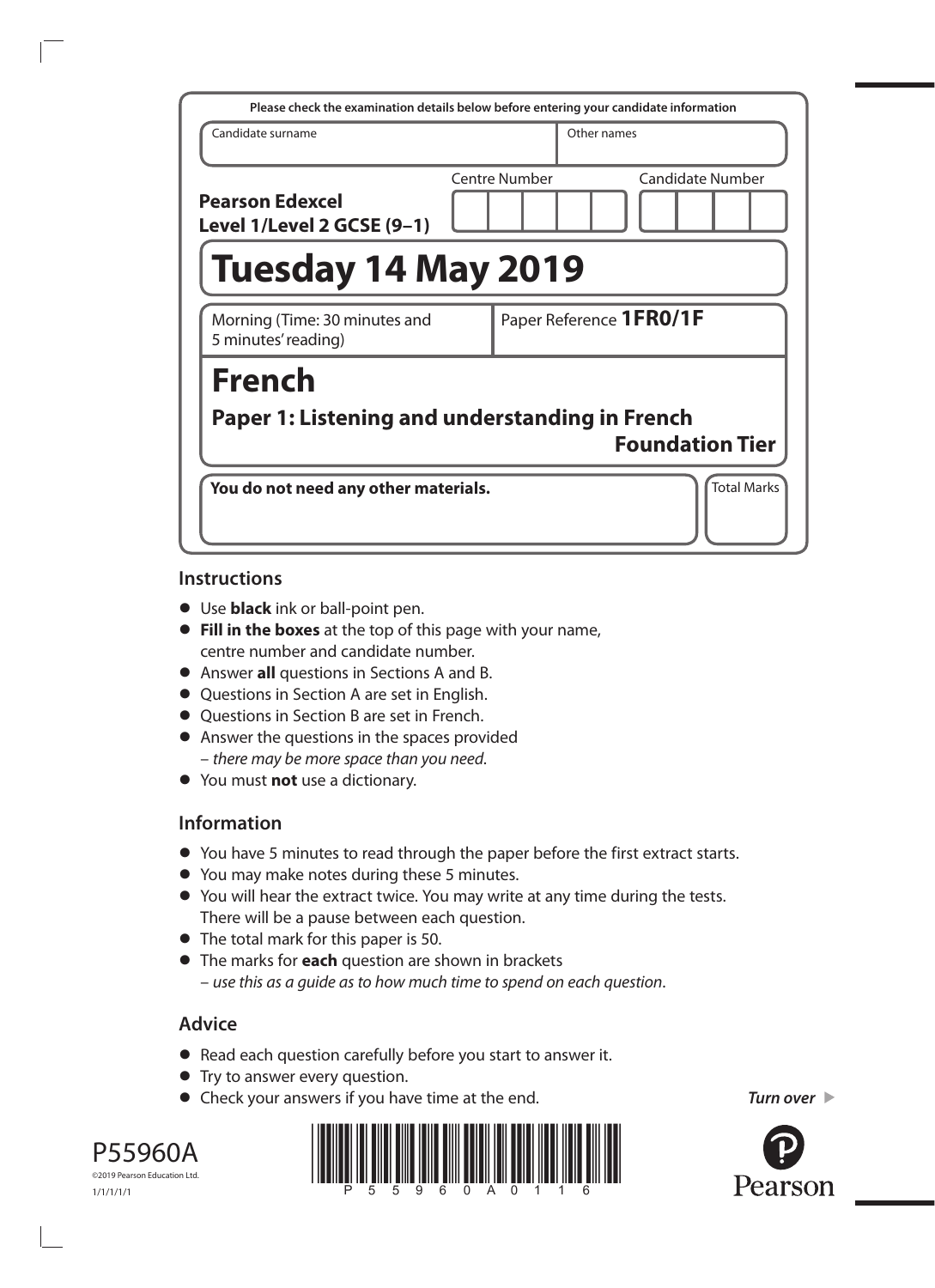**Answer ALL questions. Write your answers in the spaces provided.**

Some questions must be answered with a cross in a box  $\boxtimes$ . If you change your mind about an answer, put a line through the box  $\boxtimes$  and then mark your new answer with a cross  $\boxtimes$ .

### **SECTION A**

### **Future ambitions**

**1** Where do these young people want to work?

Listen to the recording and put a cross  $\boxtimes$  in each one of the **three** correct boxes.

| $\boxtimes$    |                    | <b>Example:</b> in a hotel   |
|----------------|--------------------|------------------------------|
| $\mathbb{R}$   | <b>A</b> in a café |                              |
| $\times$       |                    | <b>B</b> in a shop           |
| $\times$       |                    | $\mathsf C$ in a hospital    |
| X              |                    | $\mathbf{D}$ in a bank       |
| $\mathbb{X}$   |                    | $E$ in a restaurant          |
| $>\frac{1}{2}$ |                    | <b>F</b> in a primary school |
| X              |                    | <b>G</b> in a sports centre  |

# **(Total for Question 1 = 3 marks)**

**DOMORWRITENMIEISARES** 

**DOMORATION IN ENGINEER** 

**DOMOROWING** 

**DOATORWRITEIN IT SARES** 

**RESINGER IN ESTADO AND DISPOS** 

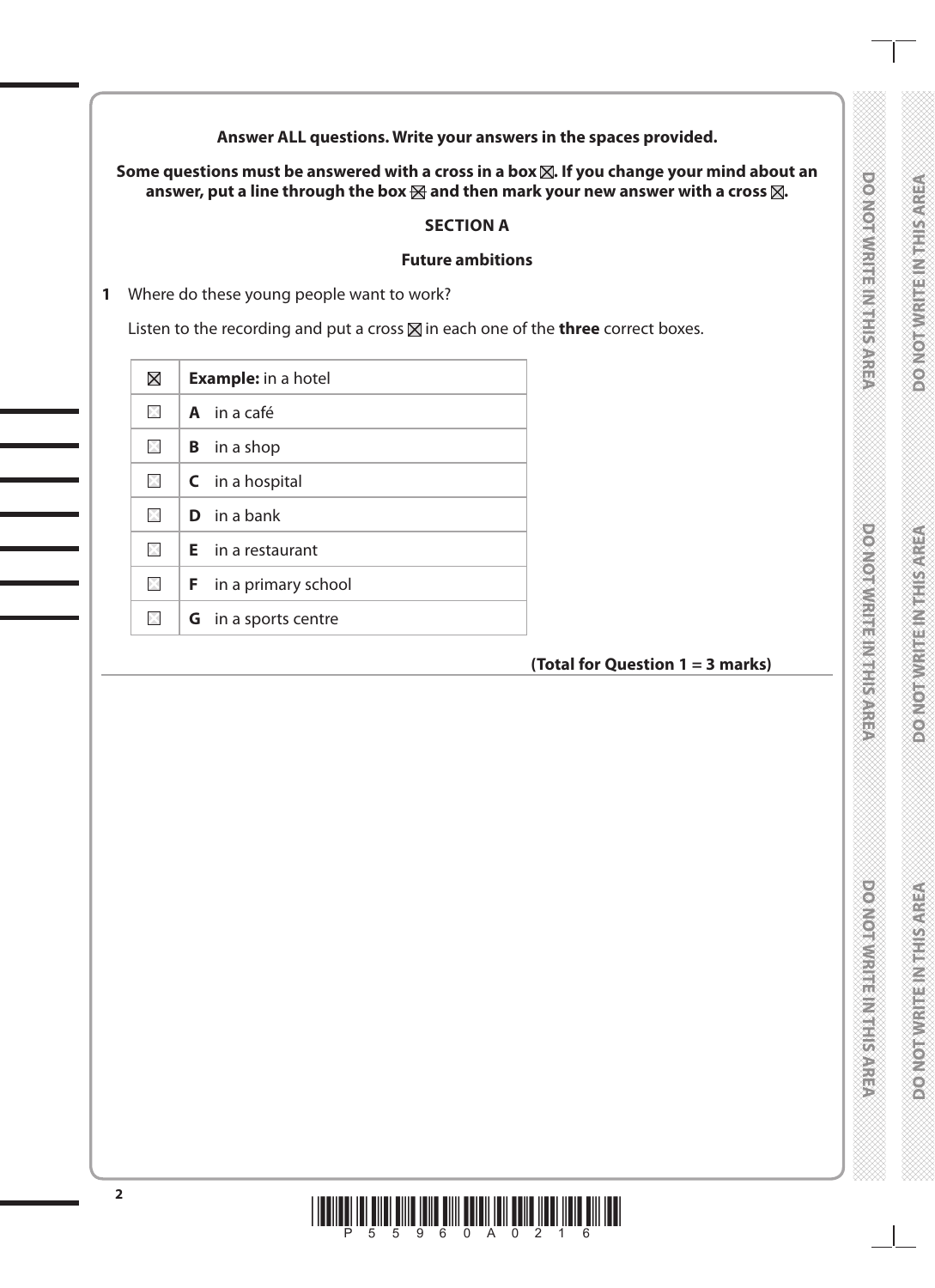### **Holidays**

**2** Your exchange partner is talking about winter holidays.

What does she say?

Listen to the recording and complete these statements by putting a cross  $\boxtimes$  in the correct box for each question.

**Example:** She goes to…

| $\boxtimes$  | <b>A</b> Brittany.     |
|--------------|------------------------|
| $\boxtimes$  | <b>B</b> Normandy.     |
| $\mathbb{Z}$ | <b>C</b> the Dordogne. |
| ÞЗ           | <b>D</b> Provence.     |

(i) Her house is…

| $\times$ . | $\mathbf A$ in the countryside.                                                                                                                                                                                                                                                                                                                                                                                                                                                              |
|------------|----------------------------------------------------------------------------------------------------------------------------------------------------------------------------------------------------------------------------------------------------------------------------------------------------------------------------------------------------------------------------------------------------------------------------------------------------------------------------------------------|
|            | $\boxtimes$   <b>B</b> by the sea.                                                                                                                                                                                                                                                                                                                                                                                                                                                           |
|            | $\boxtimes$ $\blacksquare$ $\blacksquare$ $\blacksquare$ $\blacksquare$ $\blacksquare$ $\blacksquare$ $\blacksquare$ $\blacksquare$ $\blacksquare$ $\blacksquare$ $\blacksquare$ $\blacksquare$ $\blacksquare$ $\blacksquare$ $\blacksquare$ $\blacksquare$ $\blacksquare$ $\blacksquare$ $\blacksquare$ $\blacksquare$ $\blacksquare$ $\blacksquare$ $\blacksquare$ $\blacksquare$ $\blacksquare$ $\blacksquare$ $\blacksquare$ $\blacksquare$ $\blacksquare$ $\blacksquare$ $\blacksquare$ |
|            | $\boxtimes$ <b>D</b> in a tourist resort.                                                                                                                                                                                                                                                                                                                                                                                                                                                    |

# (ii) She usually stays…

|  | $\blacksquare$   A 5 days.        |
|--|-----------------------------------|
|  | $\blacksquare$   <b>B</b> 7 days. |
|  | $\blacksquare$   C 10 days.       |
|  | $\Box$ <b>D</b> 15 days.          |

(iii) There is a lot of…

|              | $\blacksquare$   A snow.        |
|--------------|---------------------------------|
|              | $\blacksquare$   <b>B</b> rain. |
| $\mathsf{X}$ | $\mathsf{C}$ wind.              |
| $\times$     | $\vert$ <b>D</b> fog.           |

### **(Total for Question 2 = 3 marks)**



**3**

**DO NOTWRITEINITISAREA** 

**DOMORATE INTHIS AREA** 

**DOMOTWRITEINTHIS AREA**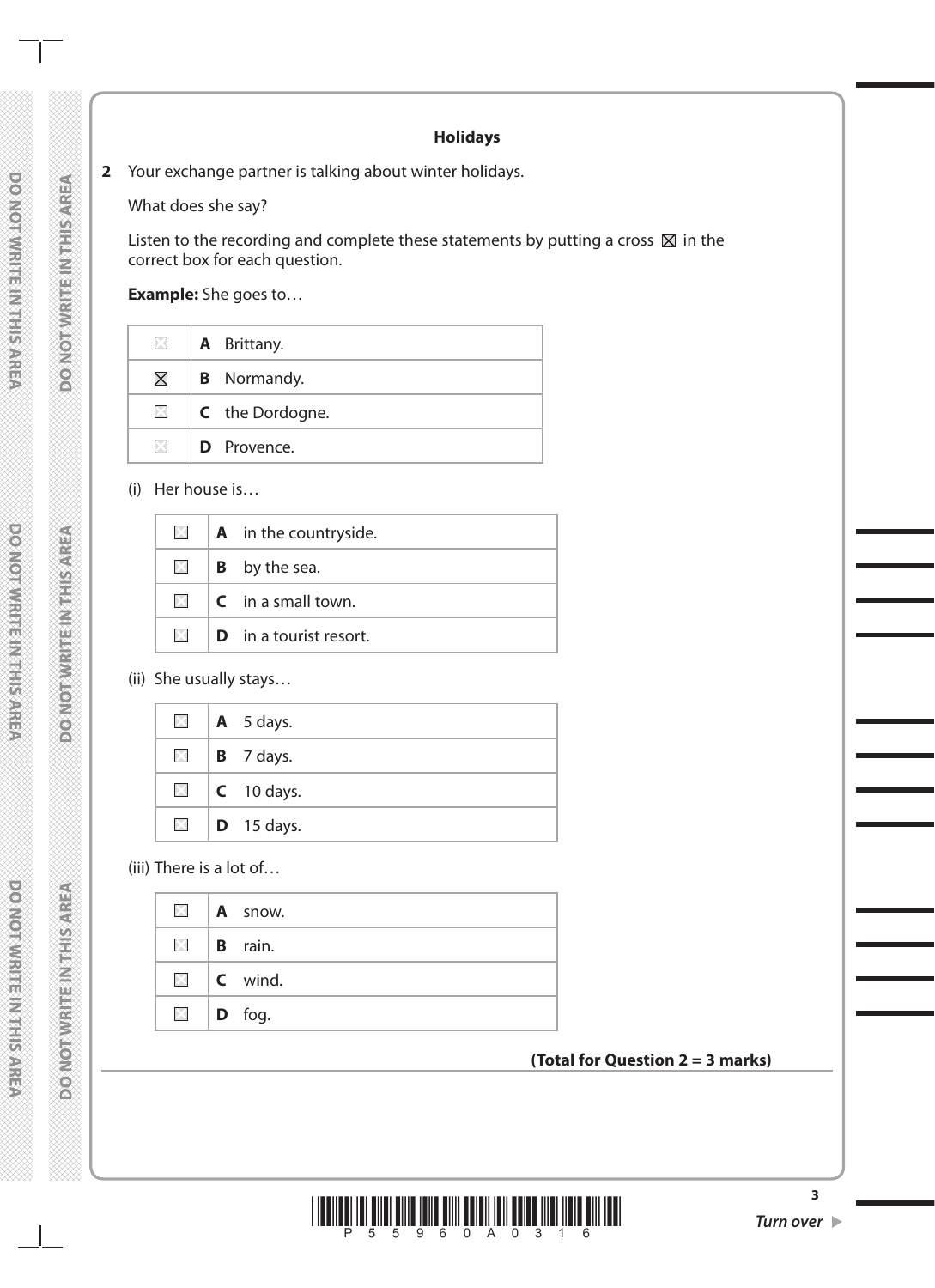DONOTWRITE IN THIS AREA

**DOOMOODWARE MARKETING** 

**DOMOITIVE HE NEEDS ARE** 

### **School**

**3** Your exchange partner and his friends are talking about their school.

What do they say?

Listen to the recording and put a cross  $\times$  next to each one of the **three** correct statements.

|                 |                                    | Axel        | <b>Héloïse</b> | <b>Saïd</b> |
|-----------------|------------------------------------|-------------|----------------|-------------|
| <b>Example:</b> | The teachers are good.             | $\boxtimes$ | X              |             |
| A               | I learn a lot.                     | ×           | X              |             |
| В               | The sports facilities are good.    |             |                |             |
| C               | The lessons are interesting.       | ×           | X              |             |
| D               | There are a lot of clubs.          | $\infty$    | IЖ             |             |
| E               | I enjoy being with my friends.     | X           | $\times$       |             |
| F               | We use computers a lot in lessons. |             |                |             |
| G               | We get too much homework.          |             |                |             |

# **(Total for Question 3 = 3 marks)**

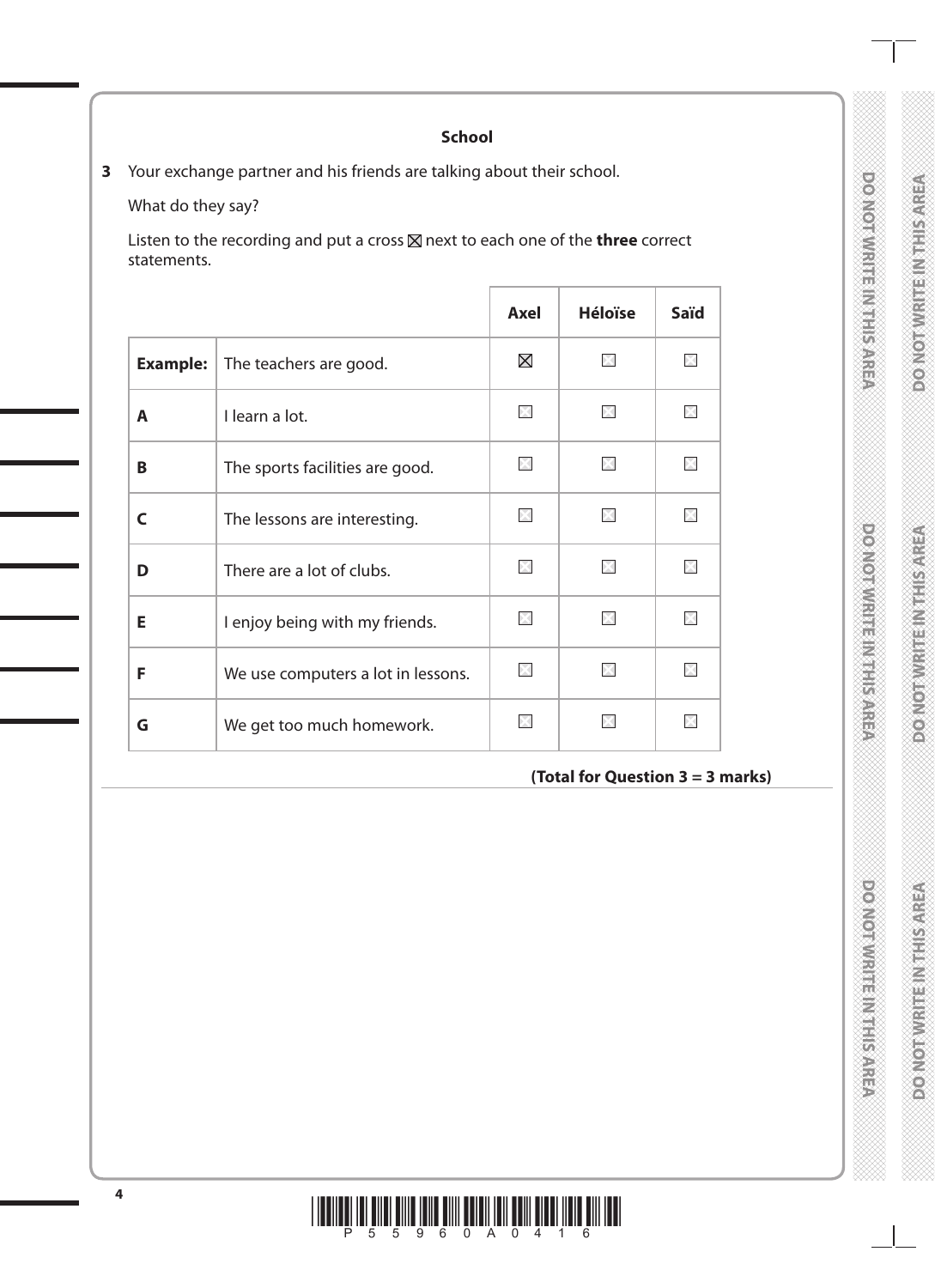### **Free time**

**4** Your exchange partner is telling you what his friends like to do in their free time. What does he say about them?

Listen to the recording and put a cross  $\boxtimes$  in each one of the **three** correct boxes.

|                 |                                | <b>Magali</b> | <b>Sacha</b> | <b>Sybille</b>     |
|-----------------|--------------------------------|---------------|--------------|--------------------|
| <b>Example:</b> | likes swimming                 | $\boxtimes$   | X            | $>\leftthreetimes$ |
| A               | goes cycling                   | $\times$      | $\mathbb{X}$ |                    |
| B               | enjoys climbing                | ×             | X            |                    |
| C               | likes playing football         | $\times$      | X            | ÞЗ                 |
| D               | belongs to a trampolining club | $\times$      | X            | $\times$           |
| E               | likes hiking                   | X             | X            | $\mathbb{N}$       |
| F               | goes to dance lessons          | ×             | X            |                    |
| G               | enjoys gymnastics              |               |              |                    |

**(Total for Question 4 = 3 marks)**



**5**

DO NOTAWRITE IN THIS AREA

**DO NOTWRITEINITISAREA** 

**DOMOTIVIRE INTERNATIONAL** 

**DOMOTHER HEADS** 

**DO NOT WRITE/NATHS/AREA** 

**DOMOTWRITE INTHIS AREA**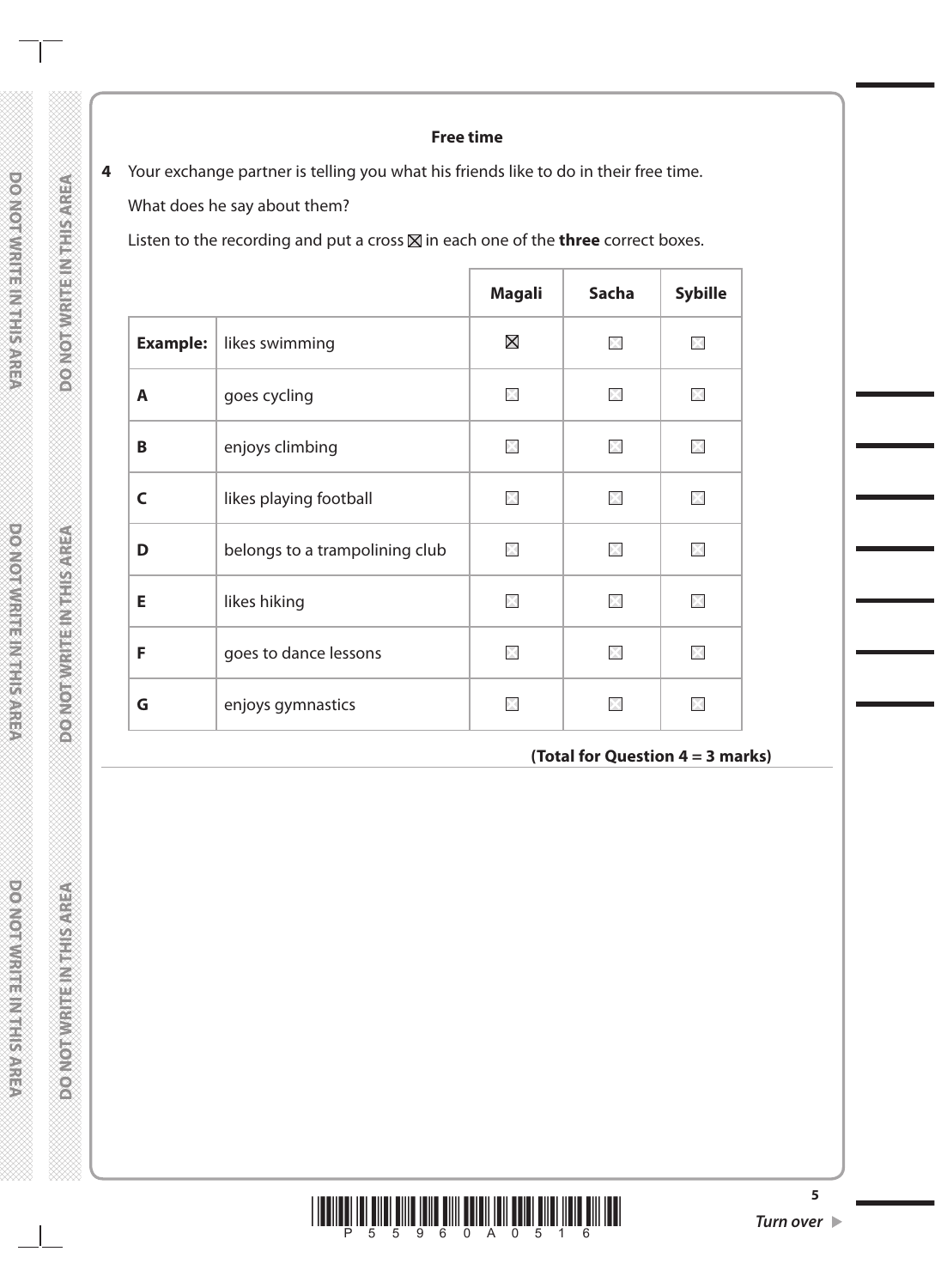|   | <b>Family</b>                                                                                        |                                    |                                    |
|---|------------------------------------------------------------------------------------------------------|------------------------------------|------------------------------------|
| 5 | Your exchange partner is telling you about her sister, Roselyne.                                     |                                    |                                    |
|   | What does she say?                                                                                   |                                    |                                    |
|   | Listen to the recording and answer the following questions in English.<br>(a) How old is her sister? |                                    |                                    |
|   | (1)                                                                                                  | $\frac{1}{11}$                     | METHER CONSOL                      |
|   | (b) Give one reason why she likes her.<br>(1)                                                        |                                    |                                    |
|   | (c) What do they have in common?<br>(1)                                                              |                                    |                                    |
|   | (d) What do they argue about?<br>(1)                                                                 | <b>STRAIGROUTS</b>                 |                                    |
|   | (Total for Question 5 = 4 marks)                                                                     |                                    | <b>ANG BEAT</b>                    |
|   |                                                                                                      |                                    | L)                                 |
|   |                                                                                                      | <b>Download Principal Sections</b> | <b>ROMO MARKET MARKET DESCRIPT</b> |
|   |                                                                                                      |                                    |                                    |

# $\mathbb{H}$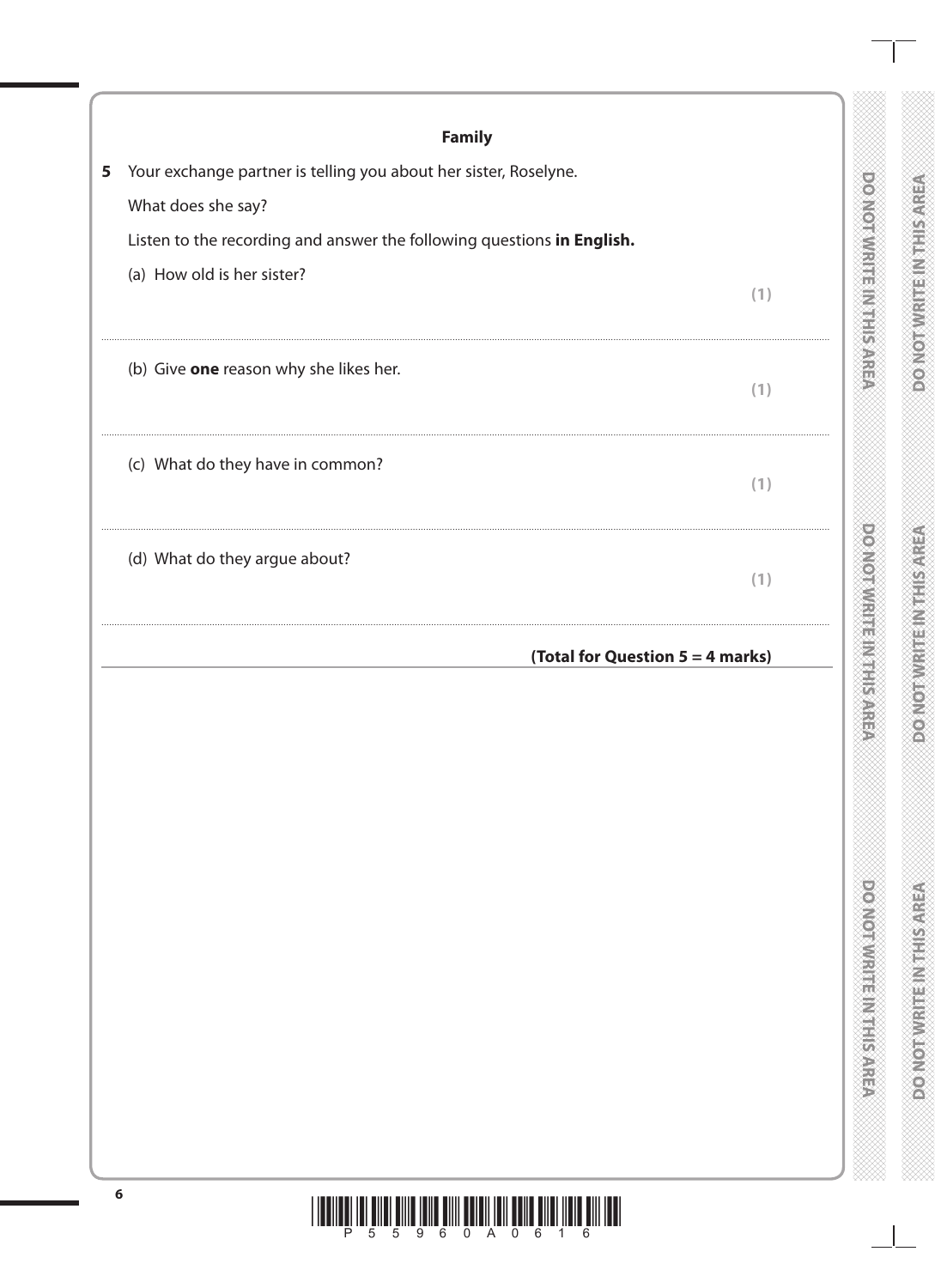|                   | Hugo and Nadiya are talking about school trips.                                                                                |
|-------------------|--------------------------------------------------------------------------------------------------------------------------------|
| What do they say? |                                                                                                                                |
|                   | Complete the sentences. Use the correct word or phrase from the box.                                                           |
|                   | historical sites<br>foreign towns<br>sporting events<br>theme parks<br>theatres<br>museums<br>art galleries<br>science museums |
|                   | (a) Hugo likes going to science museums and                                                                                    |
|                   | (1)                                                                                                                            |
|                   |                                                                                                                                |
|                   | (2)                                                                                                                            |
|                   | (Total for Question 6 = 3 marks)                                                                                               |
|                   |                                                                                                                                |
|                   |                                                                                                                                |

DO NOT WRITEIN THIS AREA

**DOMOTIVIRITE IN THIS AREA**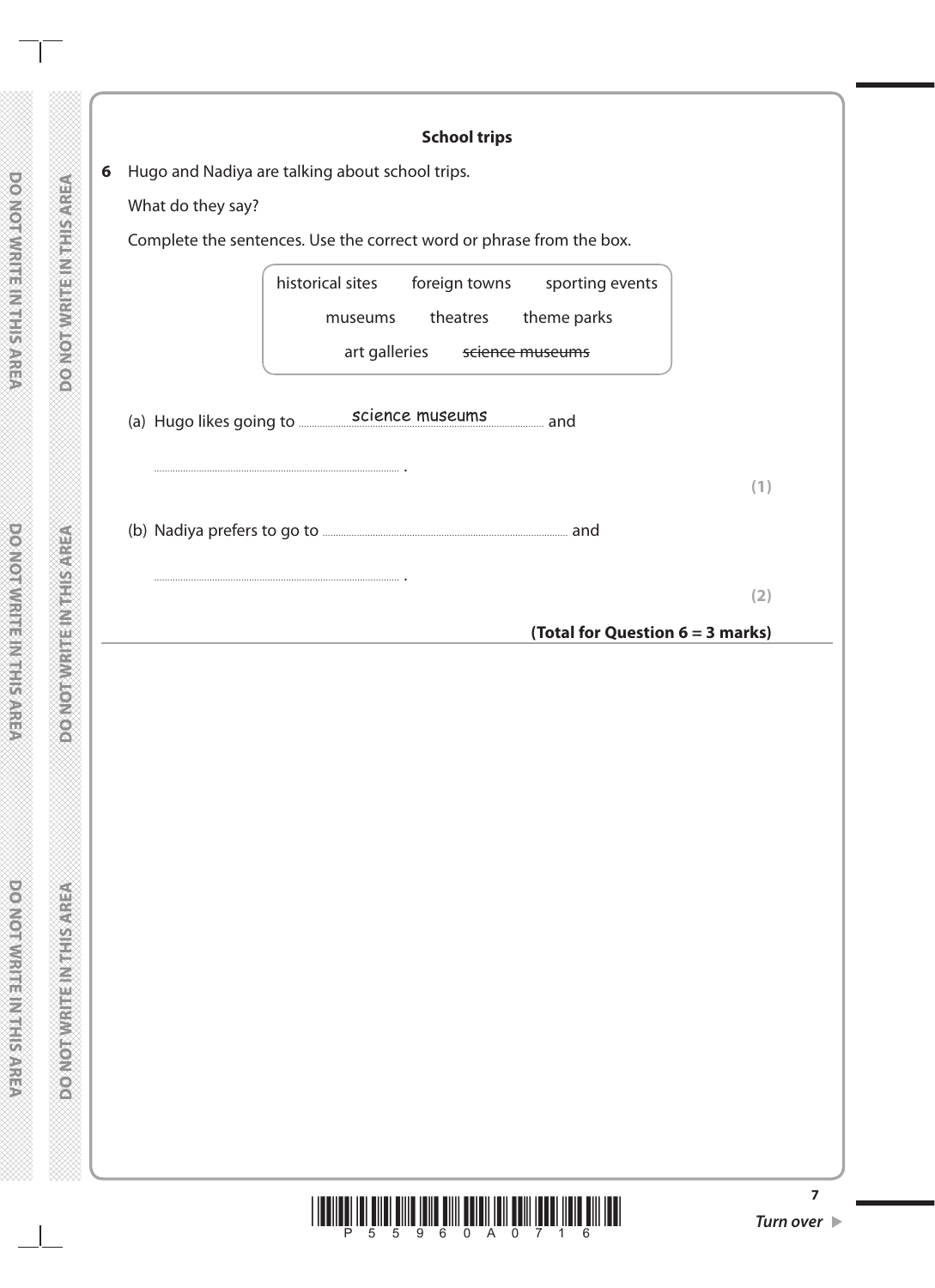# **DO NOTWRITEINITE** SAFE

**DOMONTHE REFERENCE** 

**REPARED MARKET MARKET DESCRIPTION** 

**DOOMOODWARE MARKETING** 

**DOMOITIVE HE NEEDS ARE** 

# **Transport**

**7** Your exchange partner is telling you what she thinks about transport.

What does she say?

Listen to the recording and put a cross  $\boxtimes$  in each one of the **three** correct boxes.

| $\boxtimes$       | <b>Example:</b> There is no underground in my town. |
|-------------------|-----------------------------------------------------|
| $\times$          | <b>A</b> I like travelling by plane.                |
| $\times$          | B<br>The train is expensive.                        |
| $\mathbb{\times}$ | $C$ I walk when I can.                              |
| $\times$          | <b>D</b> There are buses at night time.             |
| $\times$          | $E$ I love to travel by boat.                       |
| X                 | I use trams to get around.<br>F.                    |
|                   | <b>G</b> I travel by car a lot.                     |

# **(Total for Question 7 = 3 marks)**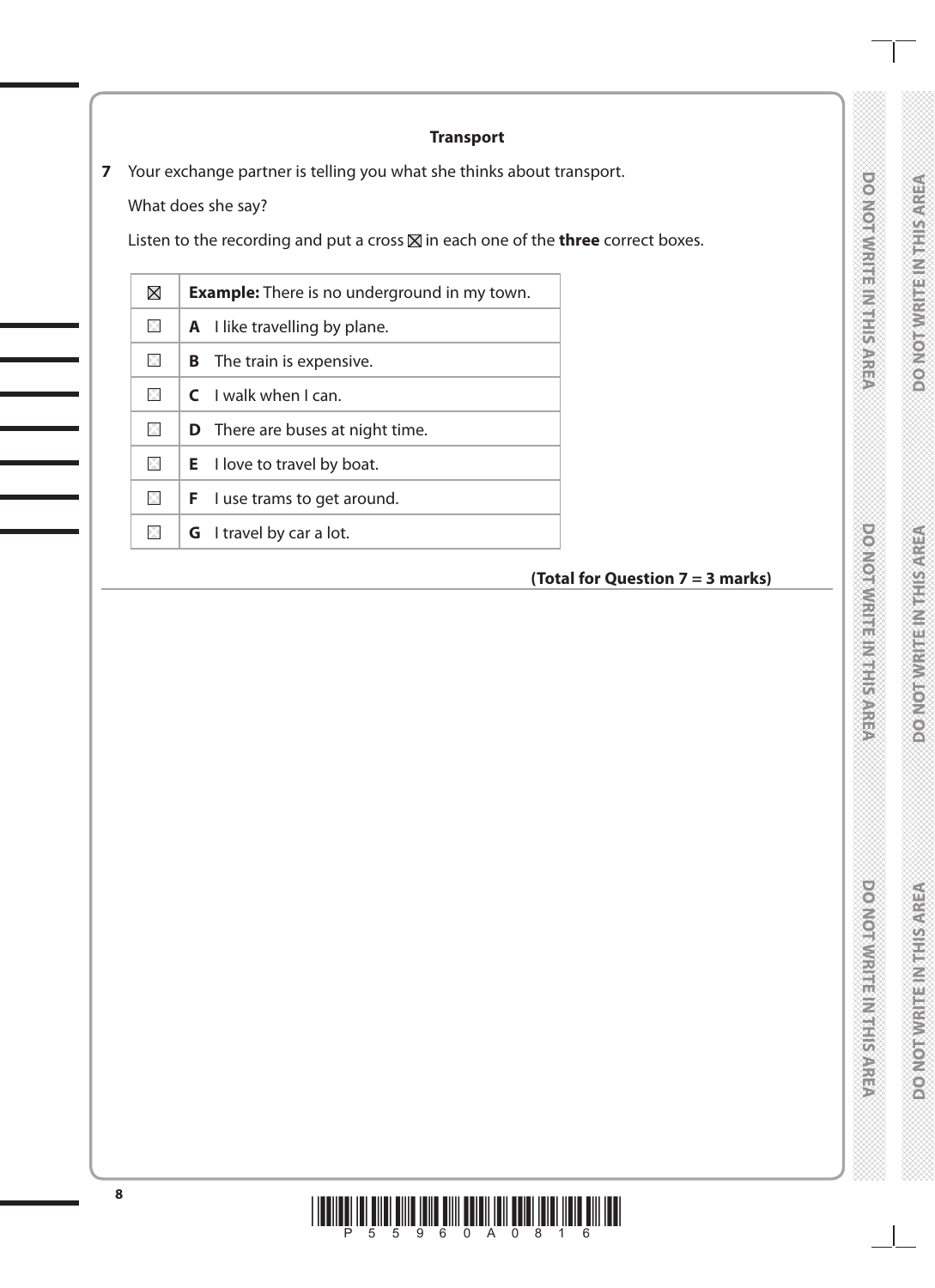|   | <b>Studying languages</b>                                                                                                      |     |
|---|--------------------------------------------------------------------------------------------------------------------------------|-----|
| 8 | Your friend's brother is studying languages at university.                                                                     |     |
|   | What does he say?                                                                                                              |     |
|   | Listen to the recording and answer the following questions in English.<br>(a) Name one language he studies apart from English. |     |
|   |                                                                                                                                | (1) |
|   | (b) What happens in his third year?                                                                                            | (1) |
|   | (c) What are his plans for later on? Give one example.                                                                         | (1) |
|   | (Total for Question 8 = 3 marks)                                                                                               |     |
|   |                                                                                                                                |     |
|   |                                                                                                                                |     |
|   |                                                                                                                                |     |
|   |                                                                                                                                |     |
|   |                                                                                                                                |     |
|   |                                                                                                                                |     |
|   |                                                                                                                                |     |
|   |                                                                                                                                |     |
|   |                                                                                                                                |     |
|   |                                                                                                                                |     |
|   |                                                                                                                                |     |
|   |                                                                                                                                |     |
|   |                                                                                                                                |     |
|   |                                                                                                                                |     |
|   |                                                                                                                                |     |

DO NOT WRITE IN THIS AREA

 $\perp$ 

 $\overline{\phantom{a}}$ 

**DOMOTWRITEINTHISAREA**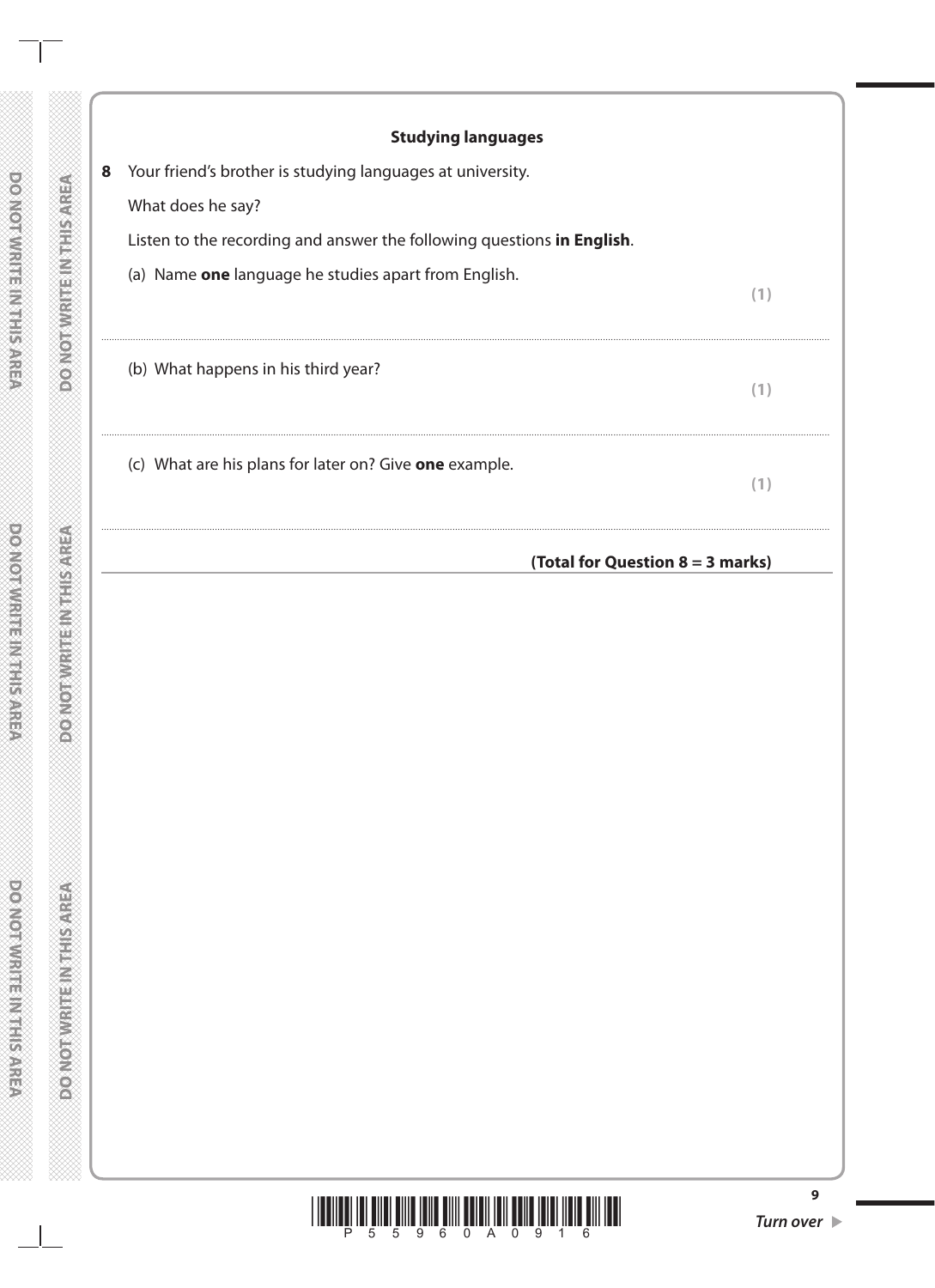**POWORMAN ENGINEERING** 

**DOMORATION FRIENDS** 

# **The Olympic Games**

**9** You hear this announcement on the radio in France.

Listen to the recording and complete the sentences by putting a cross  $\boxtimes$  in the correct box for each question.

**Example:** The Olympic Games will take place in Paris in…

|             | $\blacksquare$   A 2020. |
|-------------|--------------------------|
| $\boxtimes$ | $\vert$ <b>B</b> 2024.   |
|             | $\Box$ C 2040.           |
|             | $\boxtimes$ D 2044.      |

(i) The games will take place in France for…

| $\Box$ <b>A</b> the first time.              |
|----------------------------------------------|
| $\boxtimes$ <b>B</b> the second time.        |
| $\boxtimes$ $\blacksquare$ C the third time. |
| $\boxtimes$ $\blacksquare$ D the fifth time. |

(ii) The new Olympic Village will be built…

|  | $\Box$ <b>A</b> in the centre of Paris.                           |
|--|-------------------------------------------------------------------|
|  | $\boxtimes$   <b>B</b> 15 minutes from the centre of Paris.       |
|  | $\blacksquare$   <b>C</b> 15 kilometres from the centre of Paris. |
|  | $\boxtimes$ D to the south-west of Paris.                         |

(iii) They will need to build a new…

|  | $\Box$ <b>A</b> athletics stadium.      |
|--|-----------------------------------------|
|  | $\boxtimes$   <b>B</b> cycling stadium. |
|  | $\Box$ <b>C</b> football stadium.       |
|  | $\Box$ <b>D</b> swimming pool.          |

**DOMOTIVRITE INTHISAREA** 

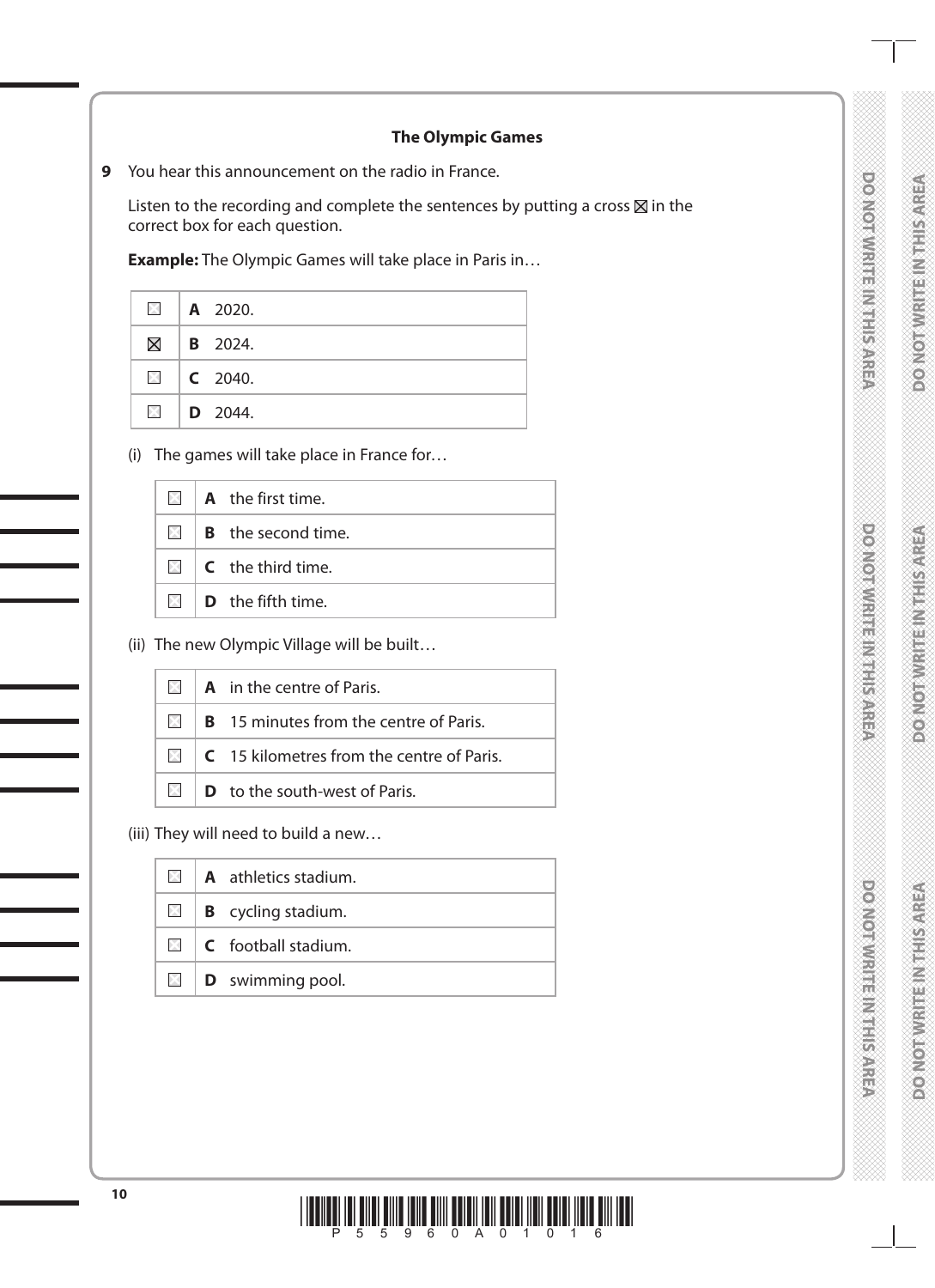(iv) They will need more…

| $\boxtimes$   A restaurants.      |
|-----------------------------------|
| $\boxtimes$ <b>B</b> hotels.      |
| $\Box$ <b>C</b> public transport. |
| $\Box$ <b>D</b> car parks.        |
|                                   |

**(Total for Question 9 = 4 marks)**



**DO NOTWRITEINITE SAFE** 

**DOMORATION IN THE MATCHES** 

**DO NOTWARE STARES**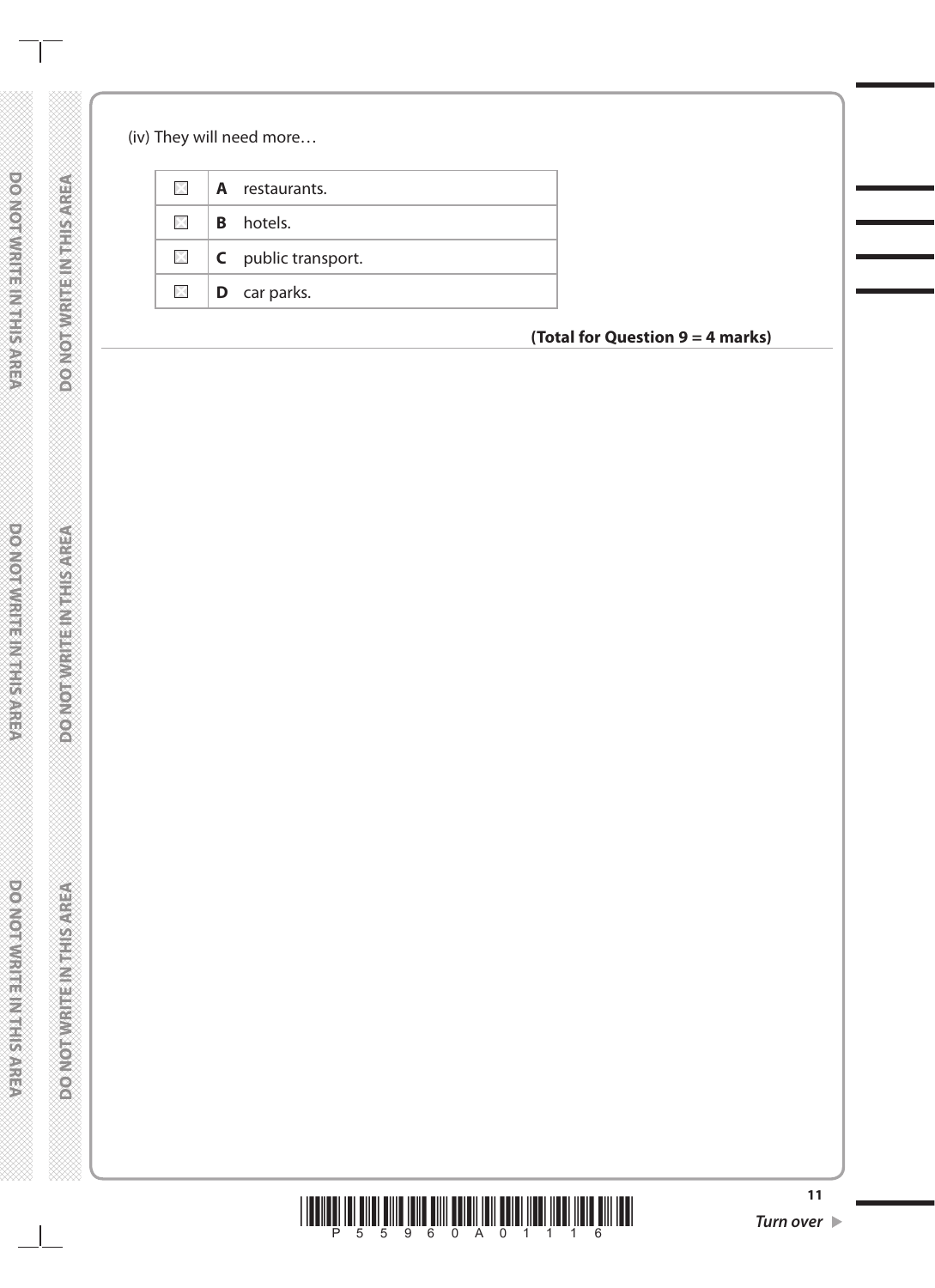| <b>Helping the environment</b><br>10 You hear this interview with a French student about a competition. |     |                                          |                                |
|---------------------------------------------------------------------------------------------------------|-----|------------------------------------------|--------------------------------|
| Listen to the recording and answer the following questions in English.                                  |     |                                          |                                |
| (a) What exactly was the theme of the competition?                                                      | (1) |                                          |                                |
| (b) What did the students make?                                                                         | (1) | <b>DONORAN HERIOTES AND STREET</b>       |                                |
| (c) Name one of the prizes.                                                                             | (1) |                                          |                                |
| (d) What is going to be the next environmental project?                                                 | (1) |                                          |                                |
| (Total for Question 10 = 4 marks)                                                                       |     | <b>ONGINIAL TELEPHON</b><br>D            | ßC                             |
|                                                                                                         |     | <b>DO NOT WAS ITED AND FIRST RESERVE</b> | <b>PONORUGENER IN ELECTRIC</b> |
| 12<br><u> 1 10011001 101 01101 01110 10110 01111 001011 1011 00101 11010 11001 11010 0111 1001</u>      |     |                                          |                                |

<u>THEN IT IS NOT FIND AND LINE ON BELLIN AND PART AND AND LINE ON HERE</u>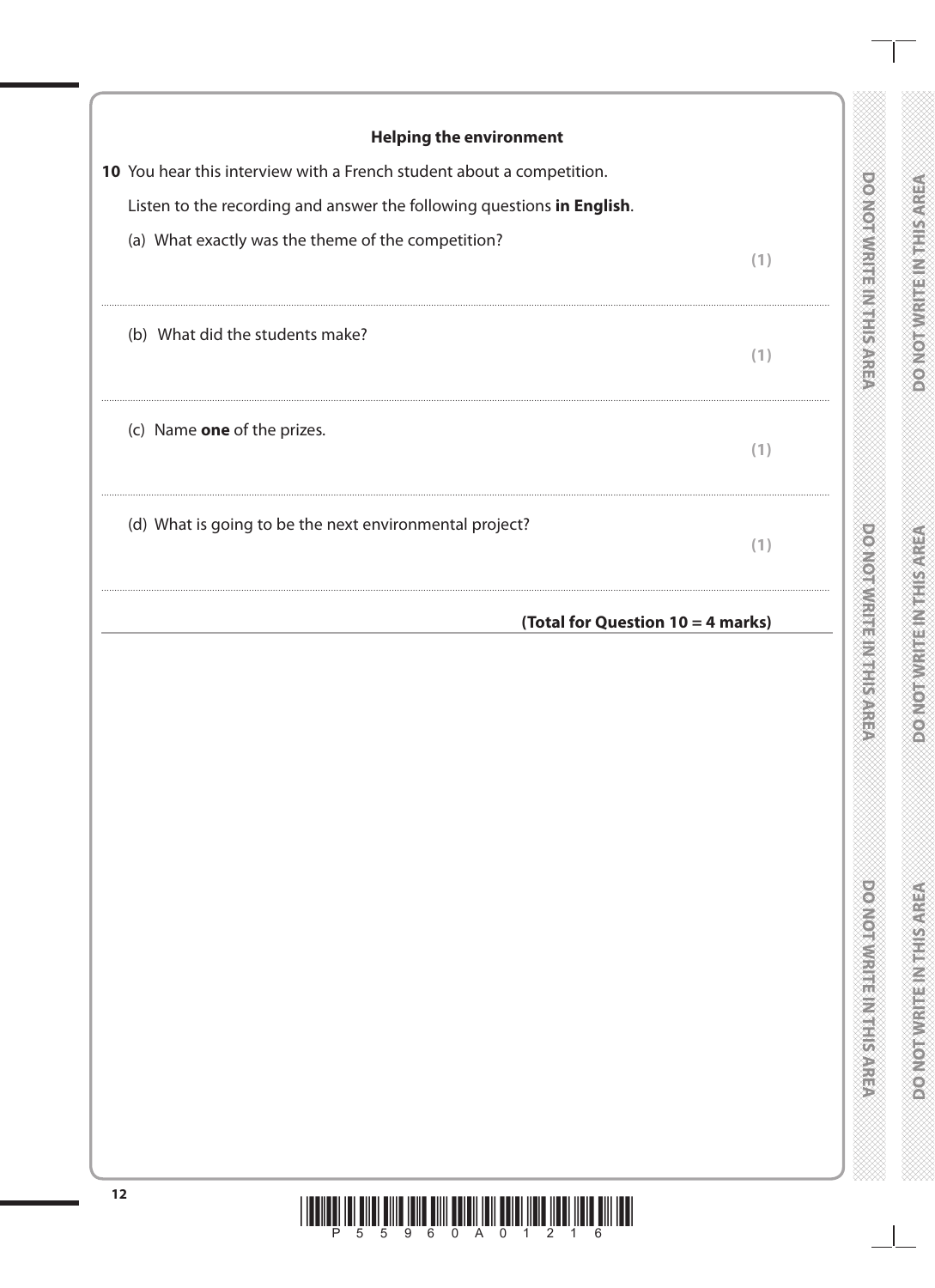**Work**

**11** Your exchange partner is telling you what is important for her in a job.

Listen to the recording and put a cross  $\boxtimes$  in each one of the **three** correct boxes.

| $\boxtimes$  | <b>Example:</b> to work with the public |
|--------------|-----------------------------------------|
| $\mathbb{X}$ | <b>A</b> to have a good salary          |
| $\mathbb{X}$ | <b>B</b> to have weekends free          |
| $\mathbb{X}$ | C to be the boss                        |
| $\mathbb{X}$ | <b>D</b> to work part time              |
| $\mathbb{X}$ | <b>E</b> to travel abroad               |
| ×            | to get on with her colleagues<br>F.     |
| ×            | <b>G</b> to have lots of holidays       |
|              |                                         |

**(Total for Question 11 = 3 marks)**



**DO NOTWRITEINITE SAFE** 

**DOMORWATE INSTRUCTION** 

**DO NOT WRITE/NATHS/AREA**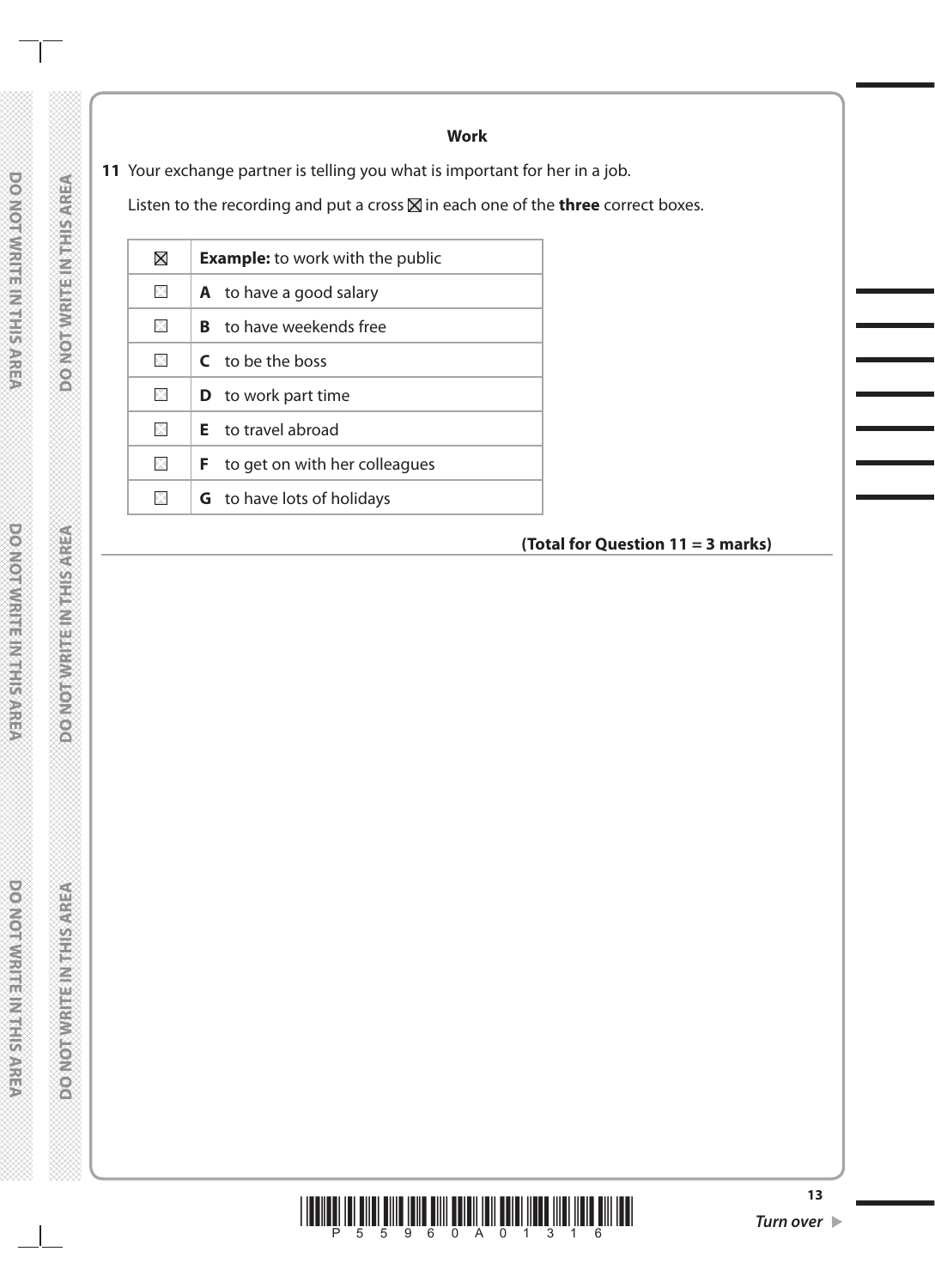| <b>School in Burkina Faso</b>                                                            |     |                                     |                                       |
|------------------------------------------------------------------------------------------|-----|-------------------------------------|---------------------------------------|
| 12 You hear this report on the radio. Dassa is talking about his school in Burkina Faso. |     | $\frac{1}{2}$                       |                                       |
| Listen to the report and answer the following questions in English.                      |     |                                     |                                       |
| (a) Why does Dassa live with his grandparents?                                           | (1) |                                     |                                       |
| (b) When does his school day end?                                                        | (1) |                                     |                                       |
| (c) What does he do first when he gets home from school? Give one example.               | (1) |                                     |                                       |
| (d) What does he do before he goes to sleep?                                             | (1) |                                     |                                       |
| (Total for Question 12 = 4 marks)                                                        |     | <b>MONAMENT</b>                     |                                       |
| <b>TOTAL FOR SECTION A = 40 MARKS</b>                                                    |     | Ð                                   | €                                     |
|                                                                                          |     | <b>Downloadwith the Water SARRA</b> | <b>REPARENT BUT EN MODERN CONTROL</b> |
|                                                                                          |     |                                     |                                       |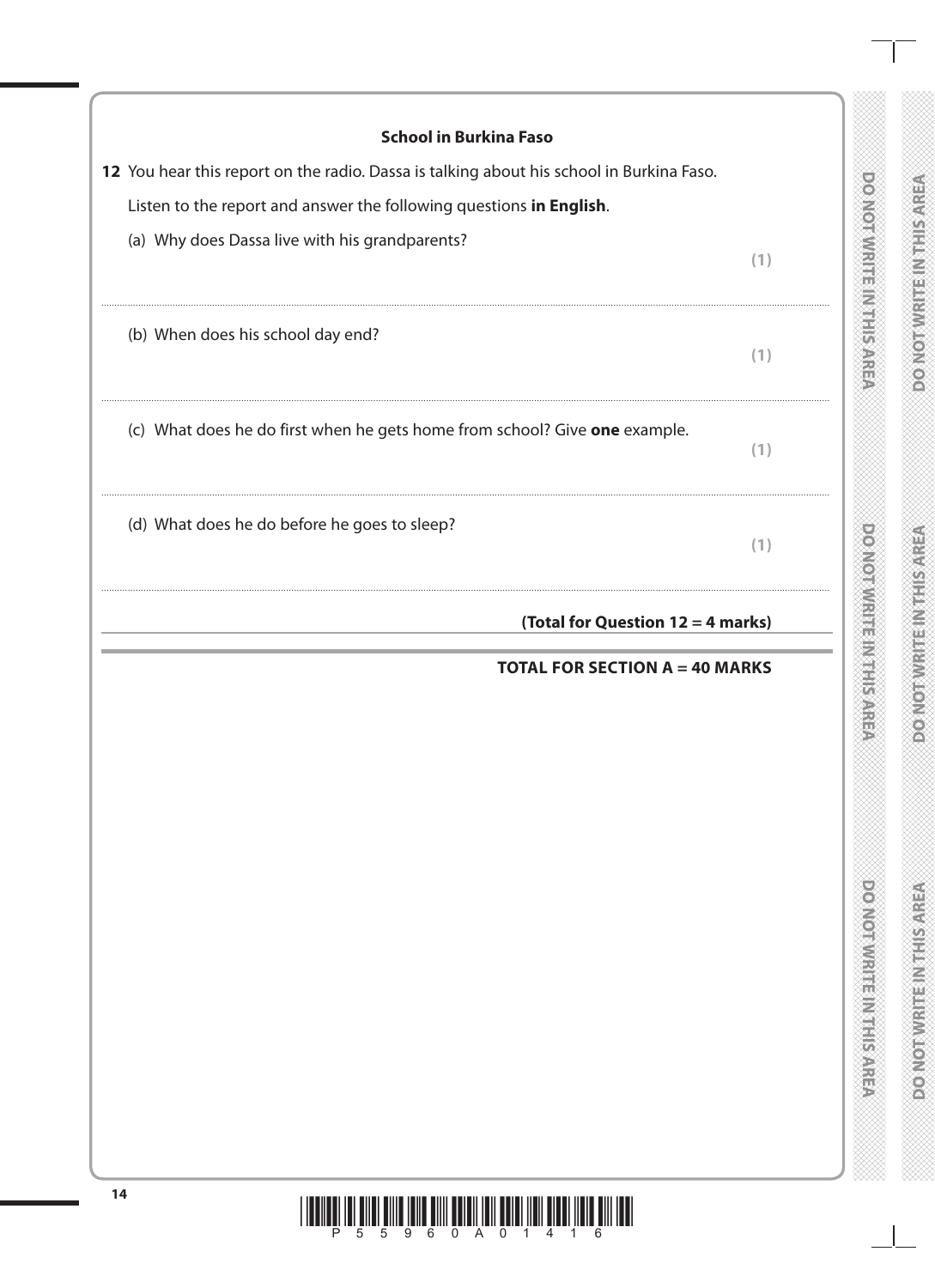|                          | Le shopping                                                                                                   |     |
|--------------------------|---------------------------------------------------------------------------------------------------------------|-----|
|                          | 13 Frédéric parle du shopping.                                                                                |     |
|                          |                                                                                                               |     |
| que tu n'utiliseras pas. | Complète les phrases en choisissant un mot ou des mots dans la case. Il y a des mots                          |     |
|                          | du commerce équitable amusant<br>petites boutiques                                                            |     |
|                          | chers centres commerciaux<br>intéressant<br>ennuyeux                                                          |     |
|                          | marchés sites internet<br>recyclés<br>pratique<br>originaux                                                   |     |
|                          |                                                                                                               |     |
|                          |                                                                                                               |     |
|                          | Exemple : Frédéric pense que faire du shopping est met des contres des contrasts des contrasts de la partie d |     |
|                          |                                                                                                               |     |
|                          |                                                                                                               |     |
|                          |                                                                                                               | (1) |
|                          |                                                                                                               |     |
|                          |                                                                                                               | (1) |
|                          |                                                                                                               |     |
|                          |                                                                                                               | (1) |
|                          |                                                                                                               |     |
|                          |                                                                                                               | (1) |
|                          |                                                                                                               |     |

a ka

**DOMORWIGHT INTHISAREA**